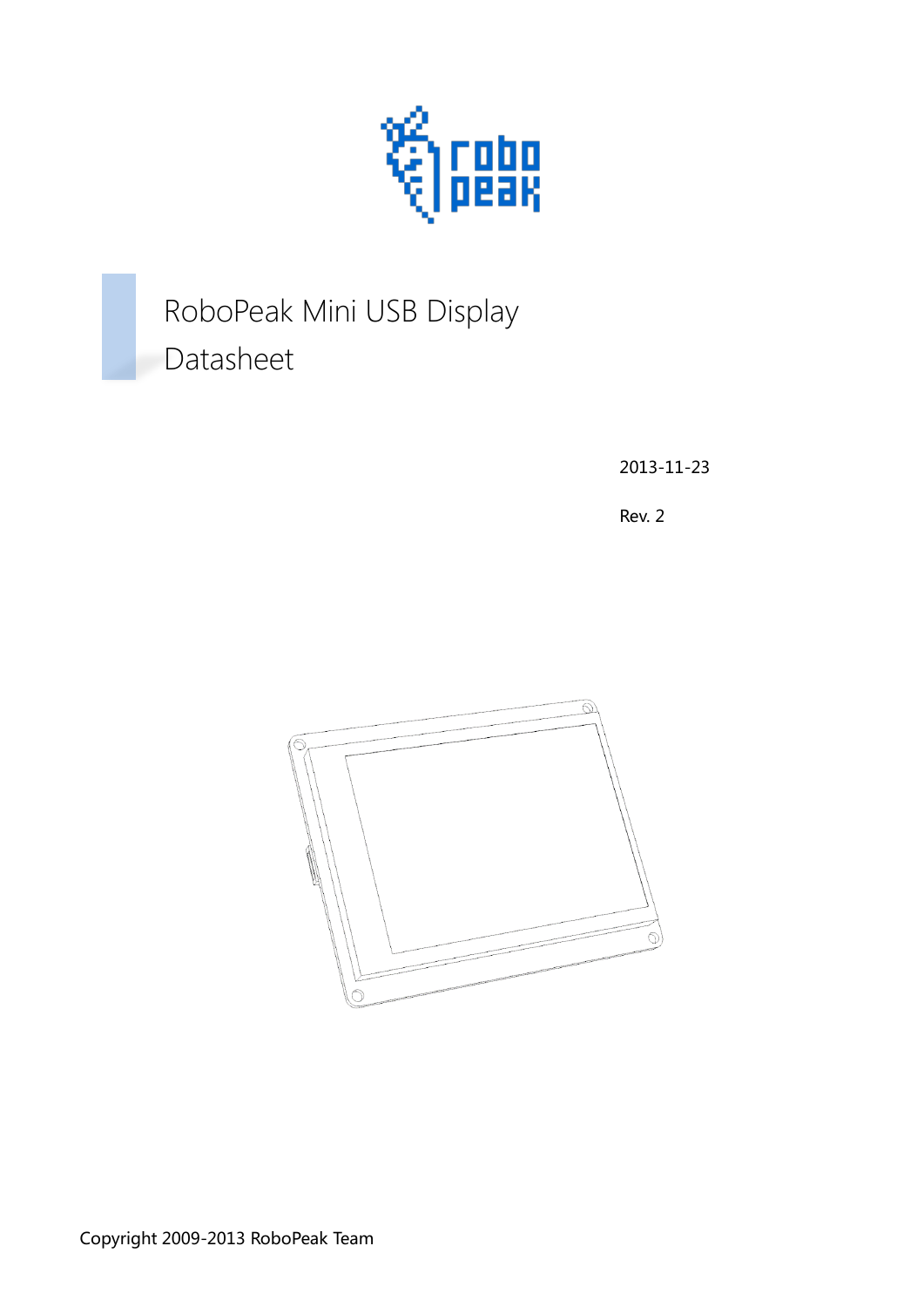

#### Contents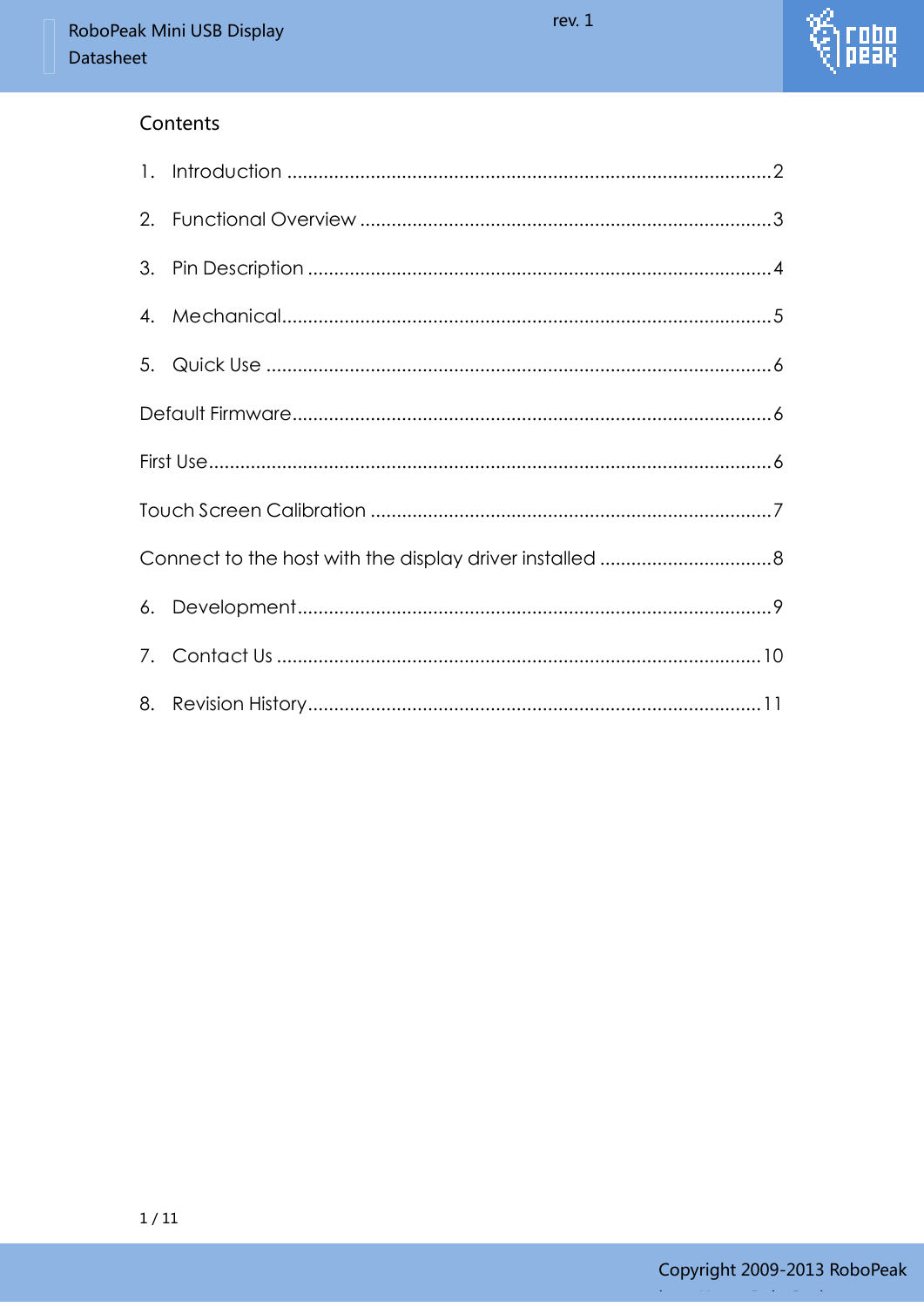

## <span id="page-2-0"></span>1. Introduction

RoboPeak USB Display is a low cost display module with USB connectivity for data transmission and designed by RoboPeak Team. A microchip controls the screen according to the data transferred from another side of USB port. It can be convenient used as an output device for the various embedded platforms.

This module comes with following features:

- Ease to use, zero configuration
- 320x240 resolution with 65536 color
- 2.8-inch resistive touch screen
- USB communication with up to 100fps<sup>1</sup> refresh frequency
- No extra power supply needed
- USB connectivity, no HDMI or VGA port needed
- Open Source driver for Linux
- Compatible with Raspberry-PI, Cuibeboard(I/II), pcDuino, WR703 and etc.

-

<sup>&</sup>lt;sup>1</sup> Frame rate will vary with the size of current refresh data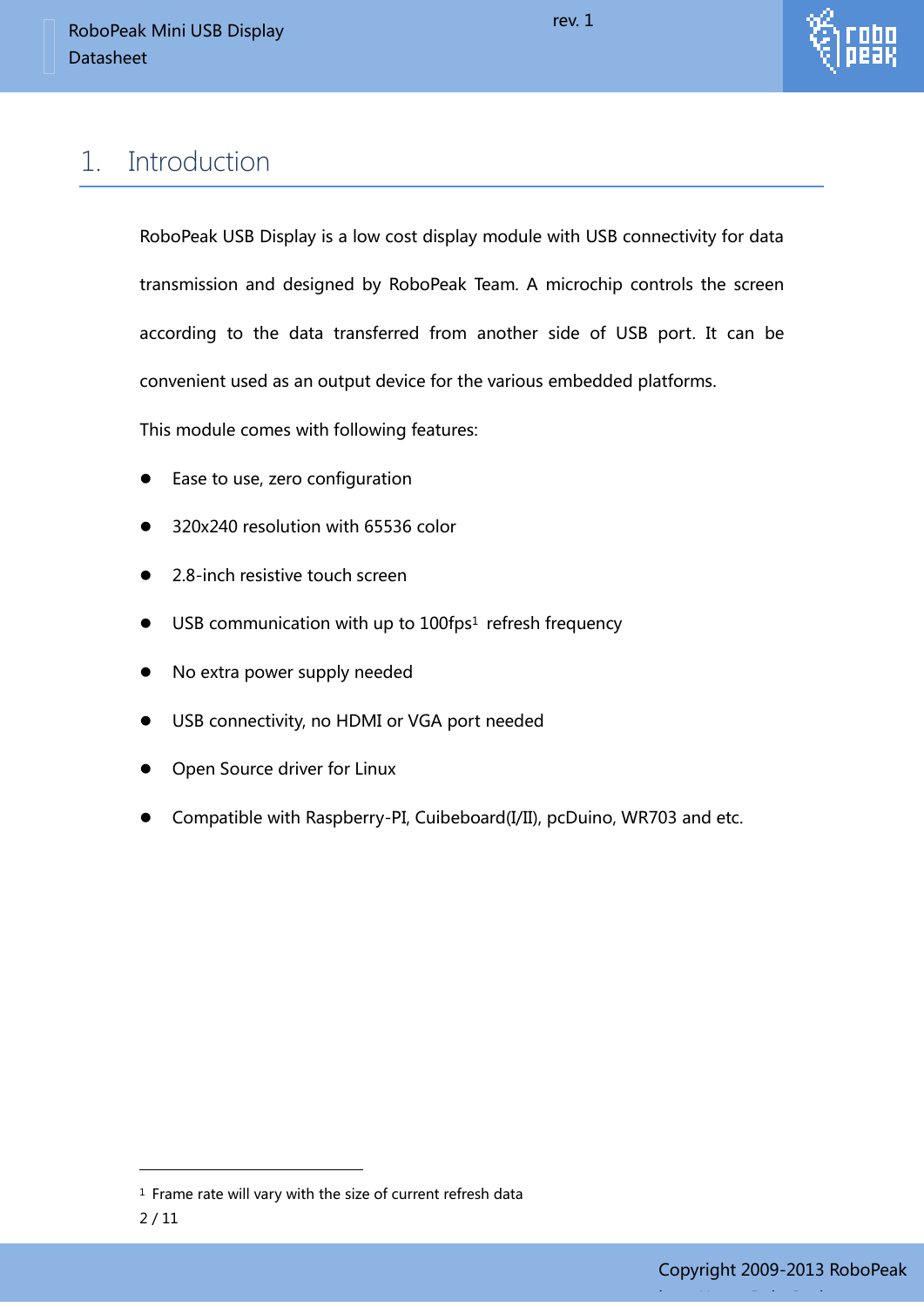

#### <span id="page-3-0"></span>2. Functional Overview

RoboPeak USB Display has a STM32 processor with Cortex-M3 core and USB HIP to support up to 12Mbps data transmission for screen refresh. The processor monitors the resistive touch screen, processes the USB data and controls the screen.

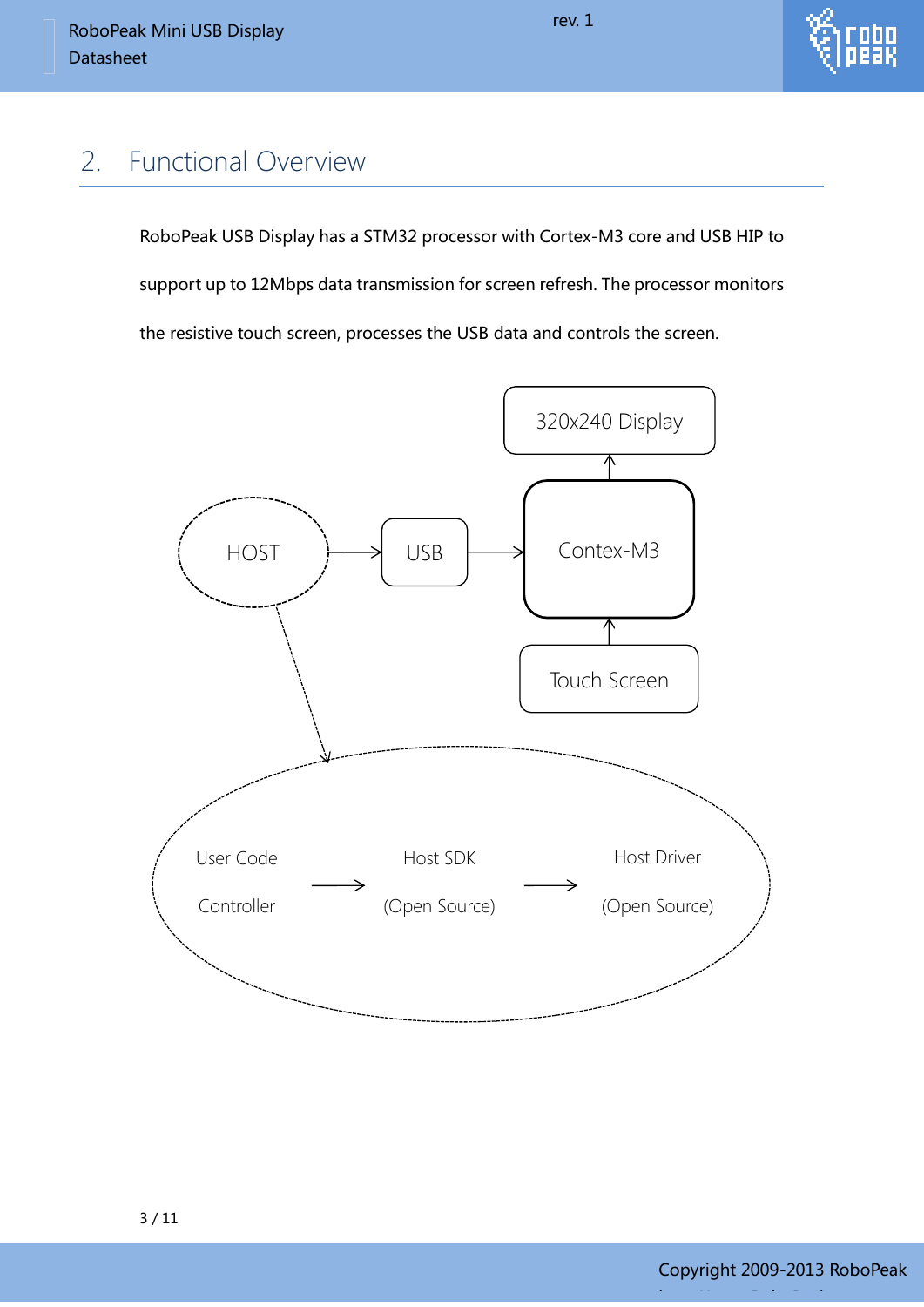

#### <span id="page-4-0"></span>3. Pin Description

RoboPeak USB Display has a Micro USB connection port (The Red Frame) and two other ports (The Yellow Frames) as a backup. The display get electricity from the USB port.



Figure 1 RoboPeak Mini USB Display Pin Description

| Pad Name       | <b>Description</b> | Min(V) | Typical(V) | Max(V) | Current(mA) |
|----------------|--------------------|--------|------------|--------|-------------|
| P <sub>1</sub> | Power Supply       | 4.8    |            | 5.2    | 200         |
| P <sub>2</sub> | <b>UART Tx</b>     | 28     | 33         | 37     |             |
| P <sub>3</sub> | <b>USB DM</b>      |        |            |        |             |
| P <sub>4</sub> | USB DP             |        |            |        |             |
| P <sub>5</sub> | <b>BOOTO</b>       | 2.8    | 3.3        | 3.7    |             |
| P6             | <b>UART Rx</b>     | 2.8    | 3.3        | 3.7    |             |
| P7             | GND                | $-0.1$ |            | 0.3    |             |

Table 1 Pad Definition

http://www.RoboPeak.com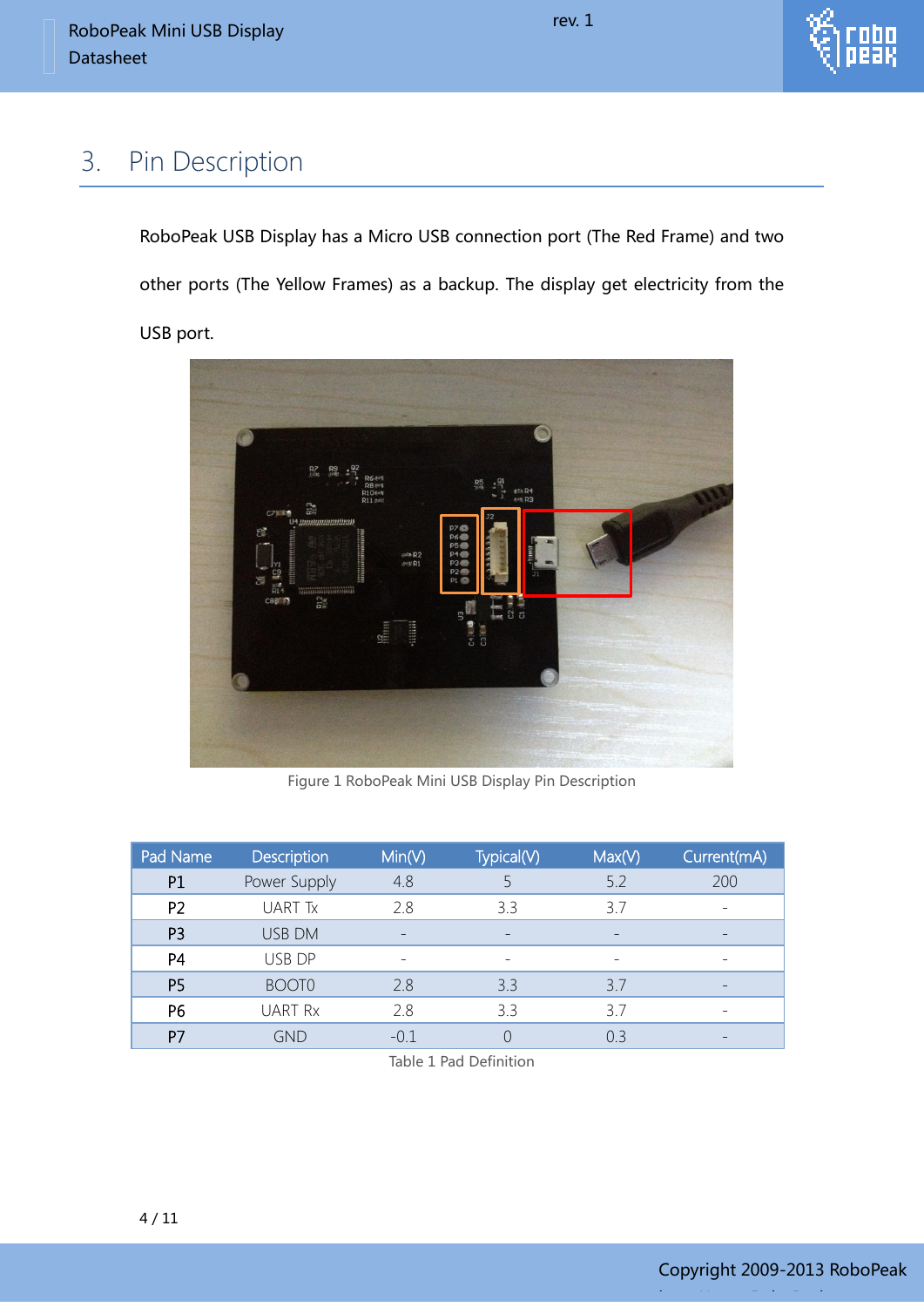## <span id="page-5-0"></span>4. Mechanical

RoboPeak USB Display has a 74cm x 60.5cm board size. Please refer to the mechanical details below within your design.

rev. 1



Figure 2 RoboPeak Mini USB Display Mechanical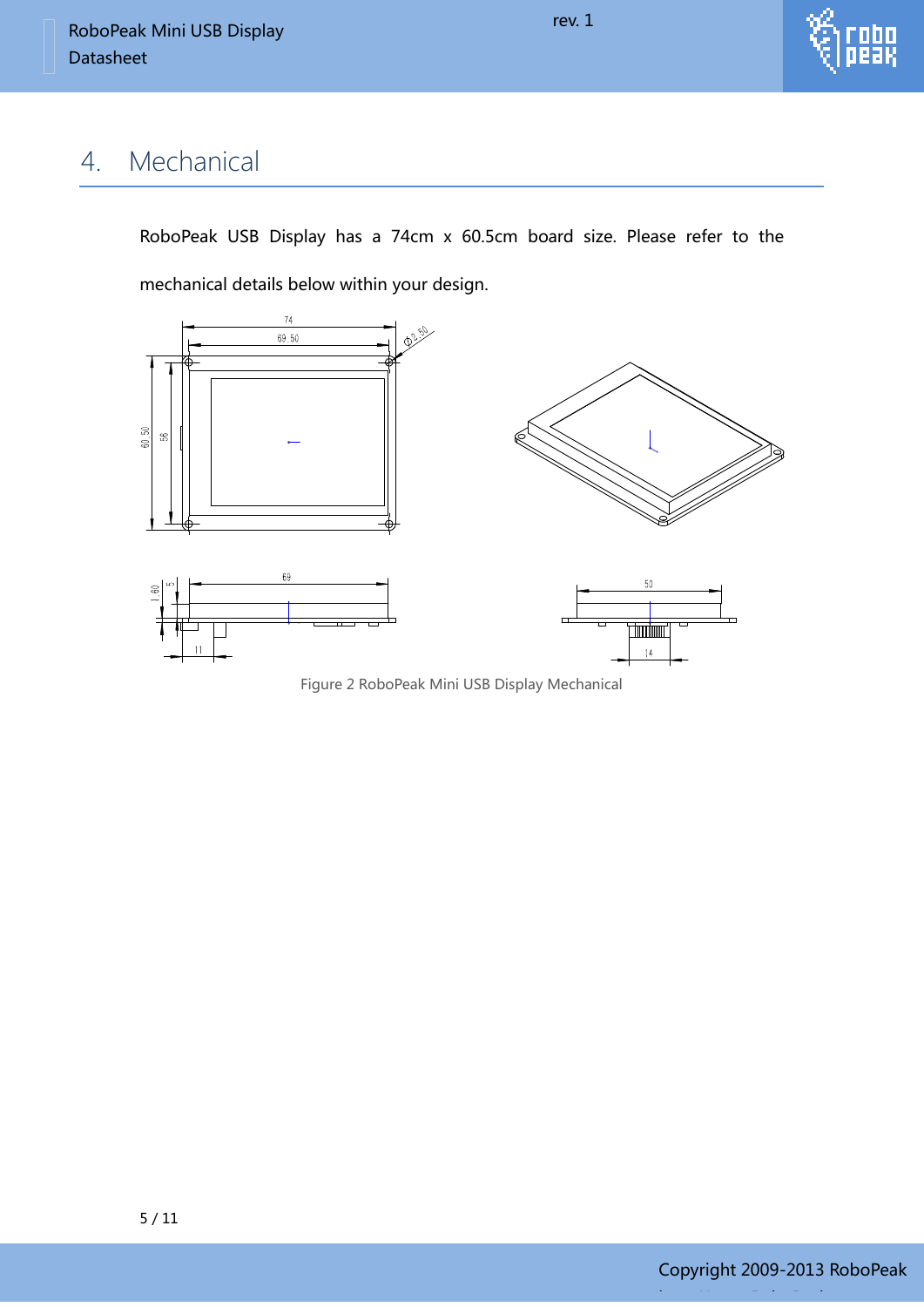

### <span id="page-6-0"></span>5. Quick Use

Please refer to the RoboPeak Mini USB Display User Manual for detailed usage.

#### <span id="page-6-1"></span>Default Firmware

RoboPeak USB Display is factory with a default firmware which can be driven by RoboPeak open source driver. RoboPeak will not support the recovery if the default firmware is overwritten by user. And will not be responsible for any damage caused by the firmware change.

For detailed information to use default firmware, please refer to the SDK materials

or contact RoboPeak for support.

#### <span id="page-6-2"></span>First Use

Please prepare a micro USB cable and connect the screen to your computer.



Figure 3 Connect Micro USB cord with RoboPeak Mini USB Display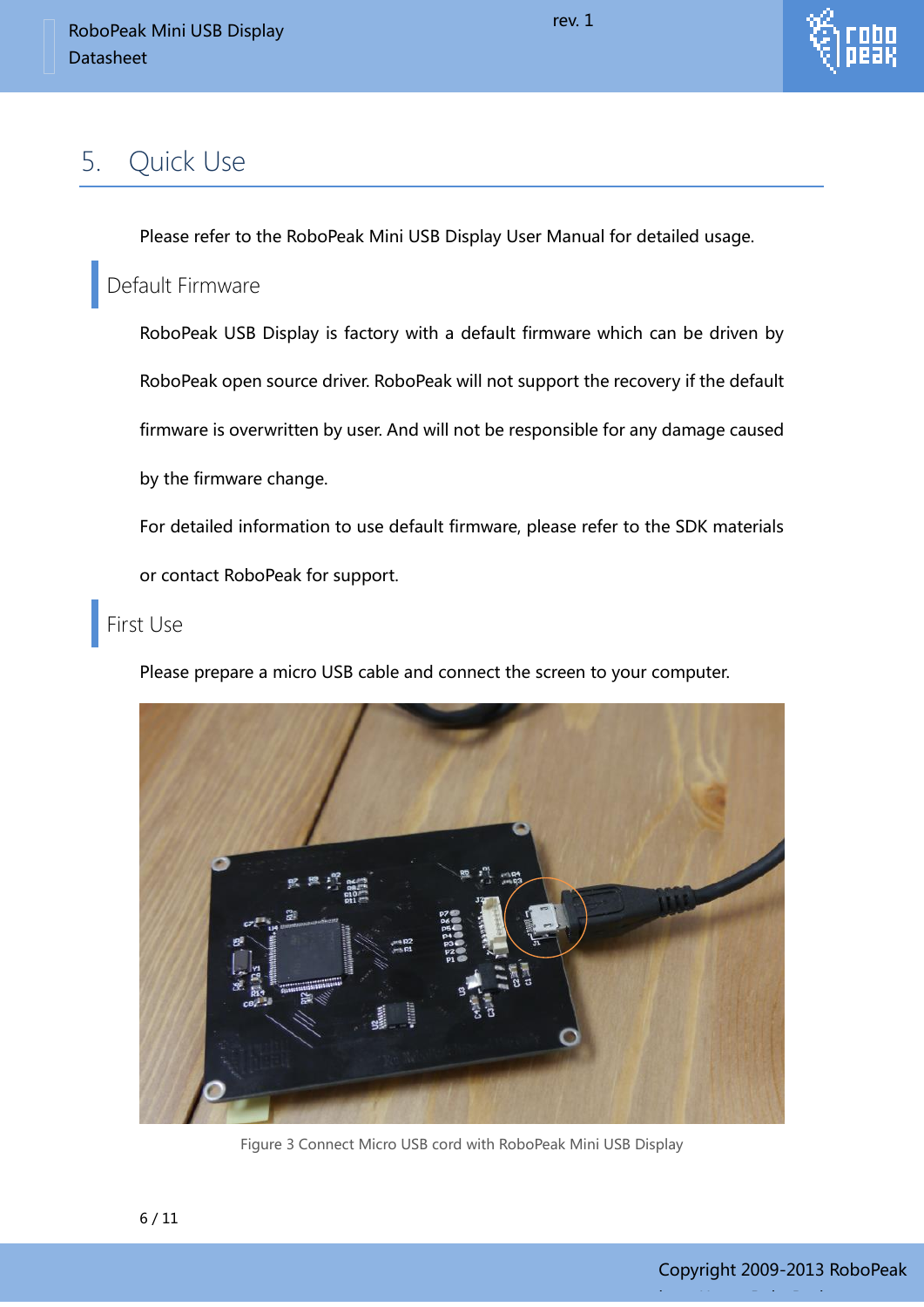



Figure 4 RoboPeak Mini USB Display Firmware Version Display

#### <span id="page-7-0"></span>Touch Screen Calibration

A calibration has been done when factory for touch screen. If you find the calibration is not accurate, you can manually do calibration.

When you see the RoboPeak Logo while powered on, click the screen immediately until you see the calibration picture as follows. Please remember that do not click the screen before and during powering.

rev. 1



http://www.RoboPeak.com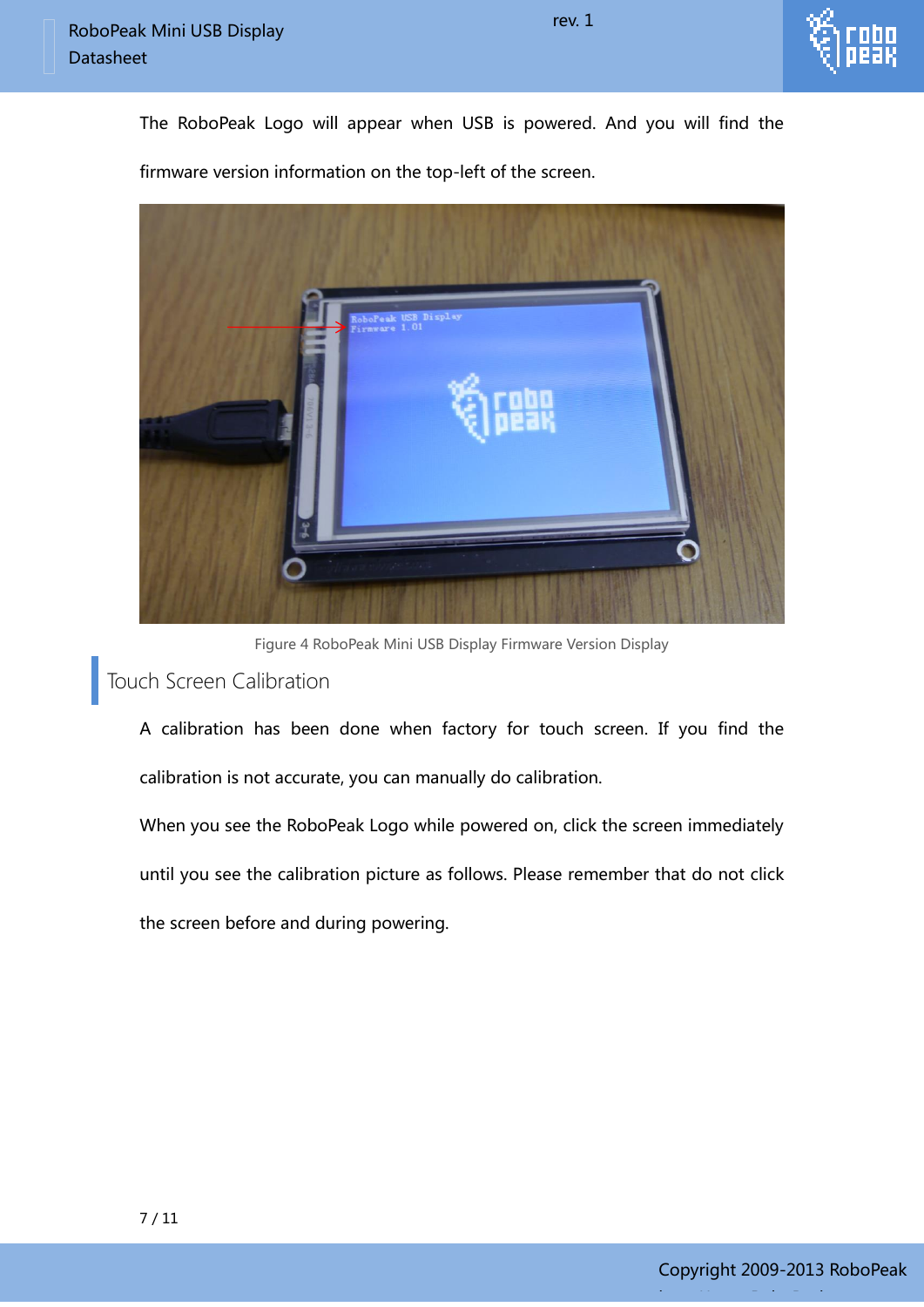



Figure 5 Touch Screen Calibration

Please use a touch screen pen to press the flashing red point. While you are pressing the point, it will turn to green. Please keep pressing it until the point moved to somewhere else on the screen.

When 3 points are touched, the calibration process is done. The calibration result will store to an area of your display's persistent storage.

<span id="page-8-0"></span>Connect to the host with the display driver installed

RoboPeak USB Display works with any host Linux system with USB host sockets. You need install the related Linux kernel driver provided by RoboPeak on these systems. Please refer to the manual document for details.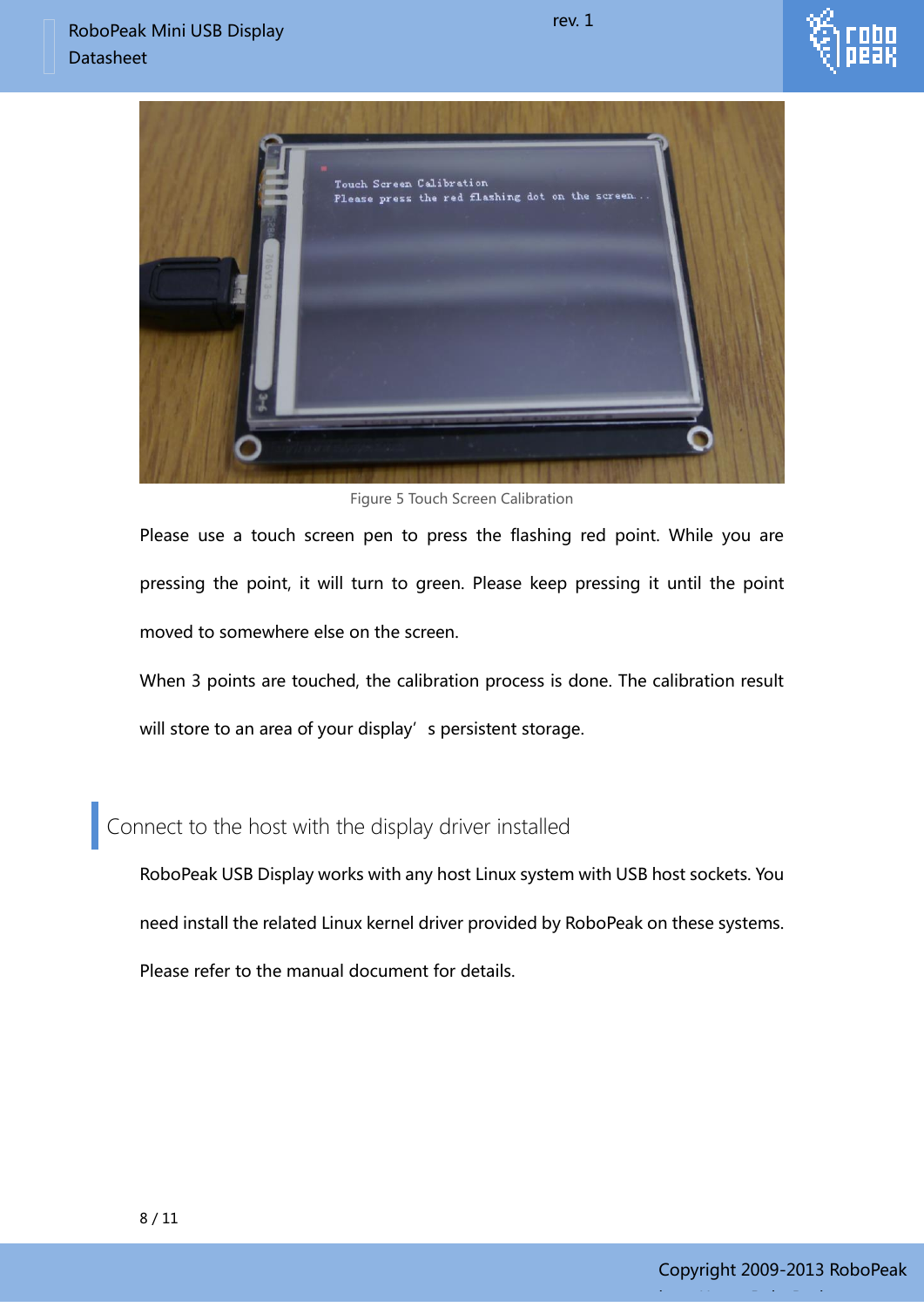

#### <span id="page-9-0"></span>6. Development

RoboPeak USB Display works as a standard display module on your system, i.e. a

framebuffer based display device on Linux and a touch screen device.

Customization is possible for 3rd party applications via the driver and the SDK provided by RoboPeak.

The Linux driver of RoboPeak USB Display is open source. Please refer to the SDK document for more information to make the further development.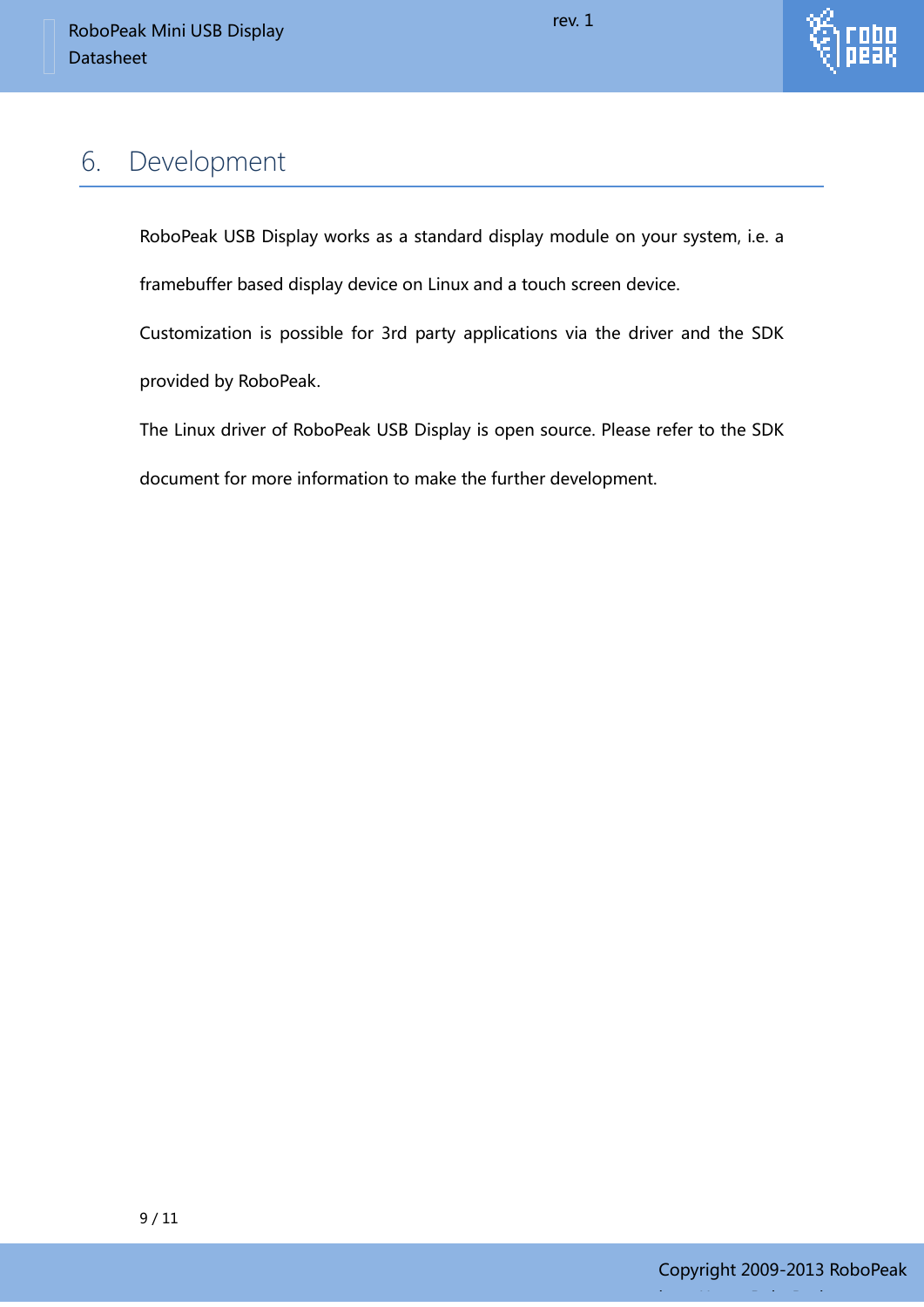

## <span id="page-10-0"></span>7. Contact Us

The documents and related tools are hosted at official wiki page of RoboPeak Mini

USB Display, which is located here:

<http://www.robopeak.com/docs/doku.php?id=product-rpusbdisp>

The open source Linux driver is hosted at GitHub, the GitHub home page is:

<https://github.com/robopeak/rpusbdisp>

This product is designed by RoboPeak Team for you, and our homepage is:

[http://www.robopeak.com](http://www.robopeak.com/)

If you have any question or advice, please let us know via support email address:

[support@robopeak.com](mailto:support@robopeak.com)